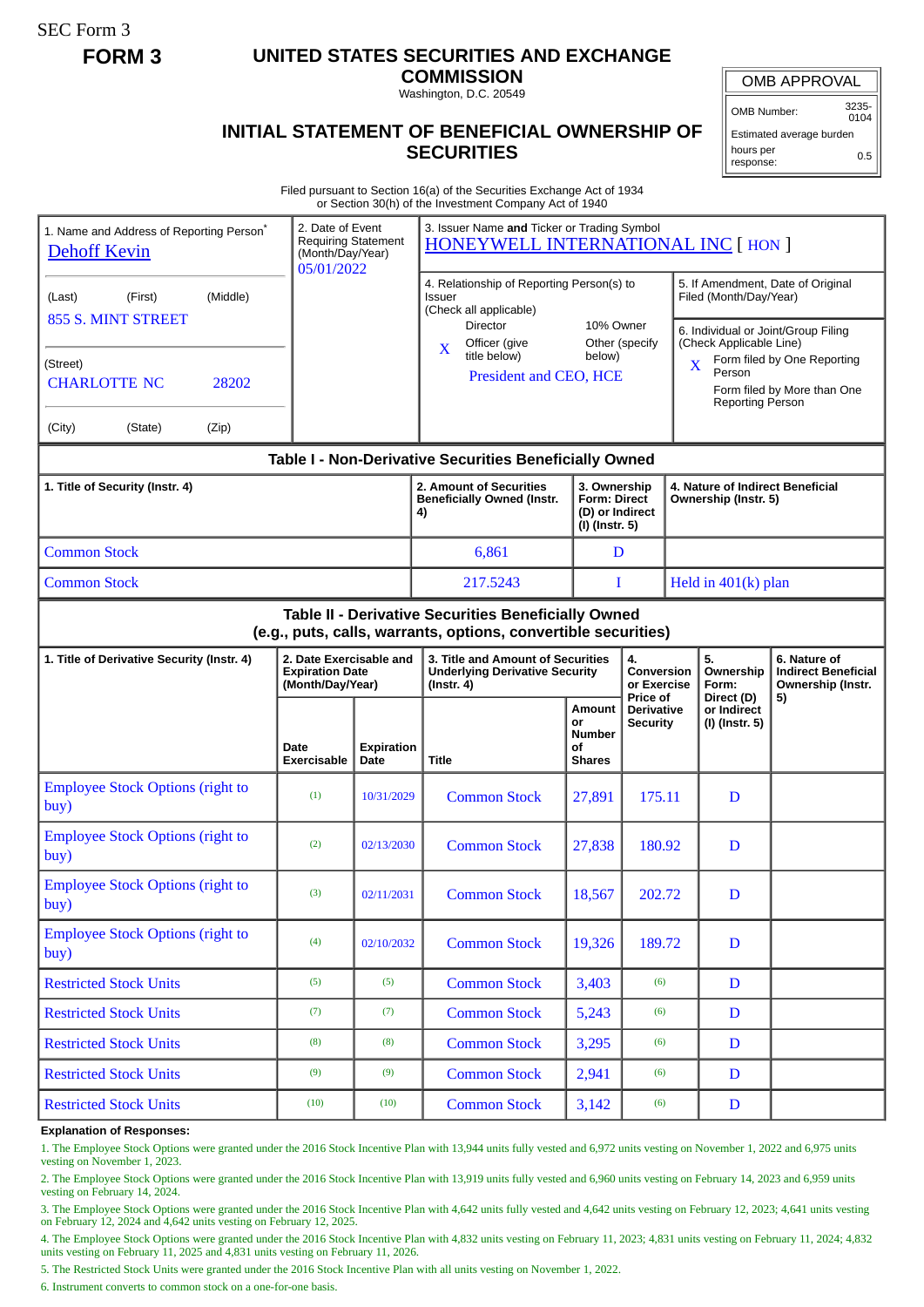7. The Restricted Stock Units were granted under the 2016 Stock Incentive Plan with all units vesting on November 1, 2022.

8. The Restricted Stock Units were granted under the 2016 Stock Incentive Plan with all units vesting on February 14, 2023.

9. The Restricted Stock Units were granted under the 2016 Stock Incentive Plan with all units vesting on February 12, 2024.

10. The Restricted Stock Units were granted under the 2016 Stock Incentive Plan with all units vesting on February 11, 2025.

**Remarks:**

## Su Ping Lu for Kevin

**Dehoff** 

05/05/2022

\*\* Signature of Reporting Person Date

Reminder: Report on a separate line for each class of securities beneficially owned directly or indirectly.

\* If the form is filed by more than one reporting person, *see* Instruction 5 (b)(v).

\*\* Intentional misstatements or omissions of facts constitute Federal Criminal Violations *See* 18 U.S.C. 1001 and 15 U.S.C. 78ff(a).

Note: File three copies of this Form, one of which must be manually signed. If space is insufficient, *see* Instruction 6 for procedure.

**Persons who respond to the collection of information contained in this form are not required to respond unless the form displays a currently valid OMB Number.**